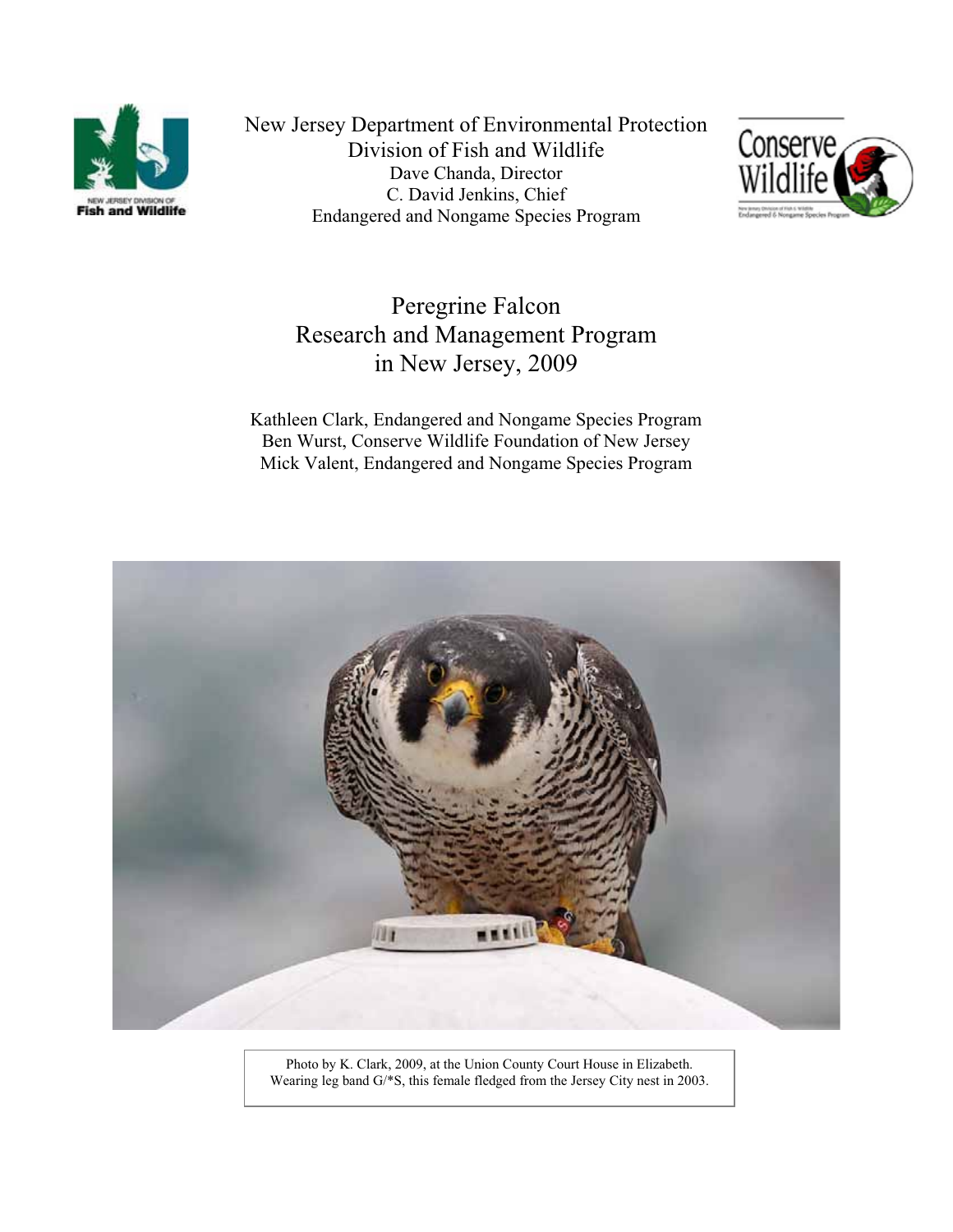*Program Objective: To maintain, monitor and protect the Peregrine Falcon (*Falco peregrinus anatum*) population in New Jersey.*

# **Project Summary:**

In 2009 the New Jersey peregrine falcon population increased to 24 known pairs. The increase was driven by bridges that were newly occupied or newly discovered. The peregrines on the Walt Whitman Bridge moved back into NJ from PA, and peregrines at two north Jersey sites (Rt. 3/Hackensack and the Newark Bay Bridge) were found mid-season with young. One site on the coast (Margate) was not occupied this year, but one new building site was discovered in Woodbridge. Four occupied territories were documented in cliff habitats.

Statewide, 14 pairs nested on towers and buildings, six on NJ bridges, and four on cliffs. Of 14 pairs on coastal structures and buildings, 11 nested successfully, producing 27 young for a rate of 1.93 young per active nest on towers and buildings. This is close to the average of 1.80 recorded since 1986 when the population stabilized. New Jersey monitored four pairs on bridges spanning the NJ-PA border. Pairs on the Betsy Ross and Walt Whitman bridges raised three and two young, respectively; pairs at Burlington-Bristol and Tacony-Palmyra bridges produced three and one young, respectively. Nests were newly discovered on two bridges in northern NJ: at the Route 3 Bridge over the Hackensack, two young were observed when they were about three weeks old. A railroad bridge over Newark Bay hosted peregrines that successfully fledged at least one young, observed in June. Other bridges may have been occupied in 2009, but the program lacked monitors in northern NJ to document all possible sites.

The peregrines on the natural cliff habitat increased back to four documented pairs, similar to recent years. Only one territory, furthest south on the cliffs, remained unoccupied; we suspect this pair now nests on the George Washington Bridge. Despite regular monitoring, no successful nesting was observed at the four nest sites. Unlike previous years, there were no major easterly or northeasterly storms that would account for this complete failure at the cliffs. As noted in previous reports, the north-south orientation of the cliffs makes the cliff population vulnerable to easterly storms, which are damaging to peregrines on eggs or young nestlings.

We donated five peregrine nestlings to West Virginia where they were released at a mountain hack site at the New River Gorge near Beckley. This has already shown success: NJ peregrines from previous releases have been sighted in WV and VA mountains, advancing the goal of reestablishing peregrines in the historic Appalachian Mountain range.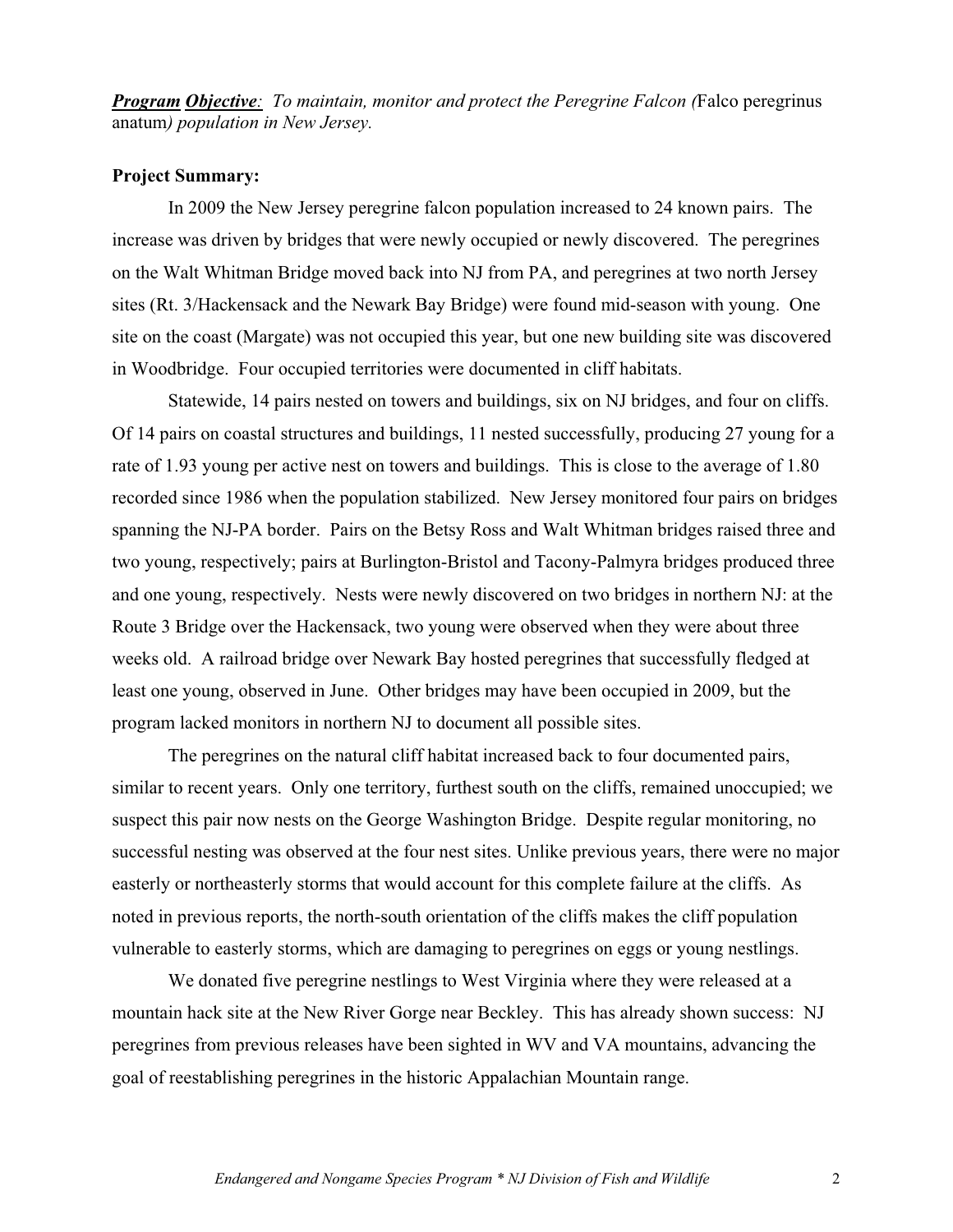We banded all but four of the 39 young produced at 17 nests, using both a federal band and a bicolor band with an alpha-numeric code. One young fledged before banding, and three young on two bridges could not be accessed for banding.

We collected five addled eggs from three sites for future analysis. The study of contaminants in mid-Atlantic eggs was published in the journal *Environmental Contamination and Toxicology* (Clark et al. 2009). Coastal-NJ eggs were of special concern with regard to elevated levels of PCBs and DDT compounds, and warrant continued study.

In 2009 we continued to use remote, motion-activated cameras to photograph peregrines at nests. Using this method we were able to read the legbands on 20 breeding adults at ten nest sites. An additional five birds were identified using optics. The additional information that these identifications provide is valuable for relating peregrine origin and age to nest success, site fidelity, and turnover rate in the population.

**Background:** The decline of the peregrine falcon in the eastern U.S. has been linked to persistent organochlorine pesticide contamination. The eastern population plunged from an estimated 350 active sites in the 1930's and 1940's to no active breeding birds in 1964 or 1975. Recovery work began in 1975 after the U.S. ban on DDT. The NJ Division of Fish and Wildlife and the Peregrine Fund first hacked falcons in 1975 at Sedge Islands Wildlife Management Area in Barnegat Bay, and expanded to several more sites until pairs established territories. Wild nesting first occurred at Forsythe National Wildlife Refuge in 1980 and expanded slowly until 1993, when the population stabilized. In New Jersey, one recovery goal is *consistent, successful nesting by eight to ten pairs*. While there have been 8-10 pairs successful since 1999 (disregarding the variable bridge sites), we also need to attain population stability in historic and protected nest sites. The reestablishment of peregrines in the historic Palisades cliffs in 2003 was the beginning of a more complete recovery, but nest success at the cliffs has been erratic. We also remain concerned about the effects of persistent organochlorine contaminants on the population. New Jersey coastal peregrines continue to have some of the heaviest loads of DDE and mercury (Clark et al. 2009). Our work to track life history and nest success, along with contaminant exposure, will help identify effects on the population. Annual monitoring includes tracking nests, banding young, and improving conditions at nest sites to enhance productivity.

### *Results and Discussion*

There were 24 occupied sites checked during the nesting season (Table 1), all of which were known or suspected to be active (with eggs). Fourteen pairs on towers and buildings continued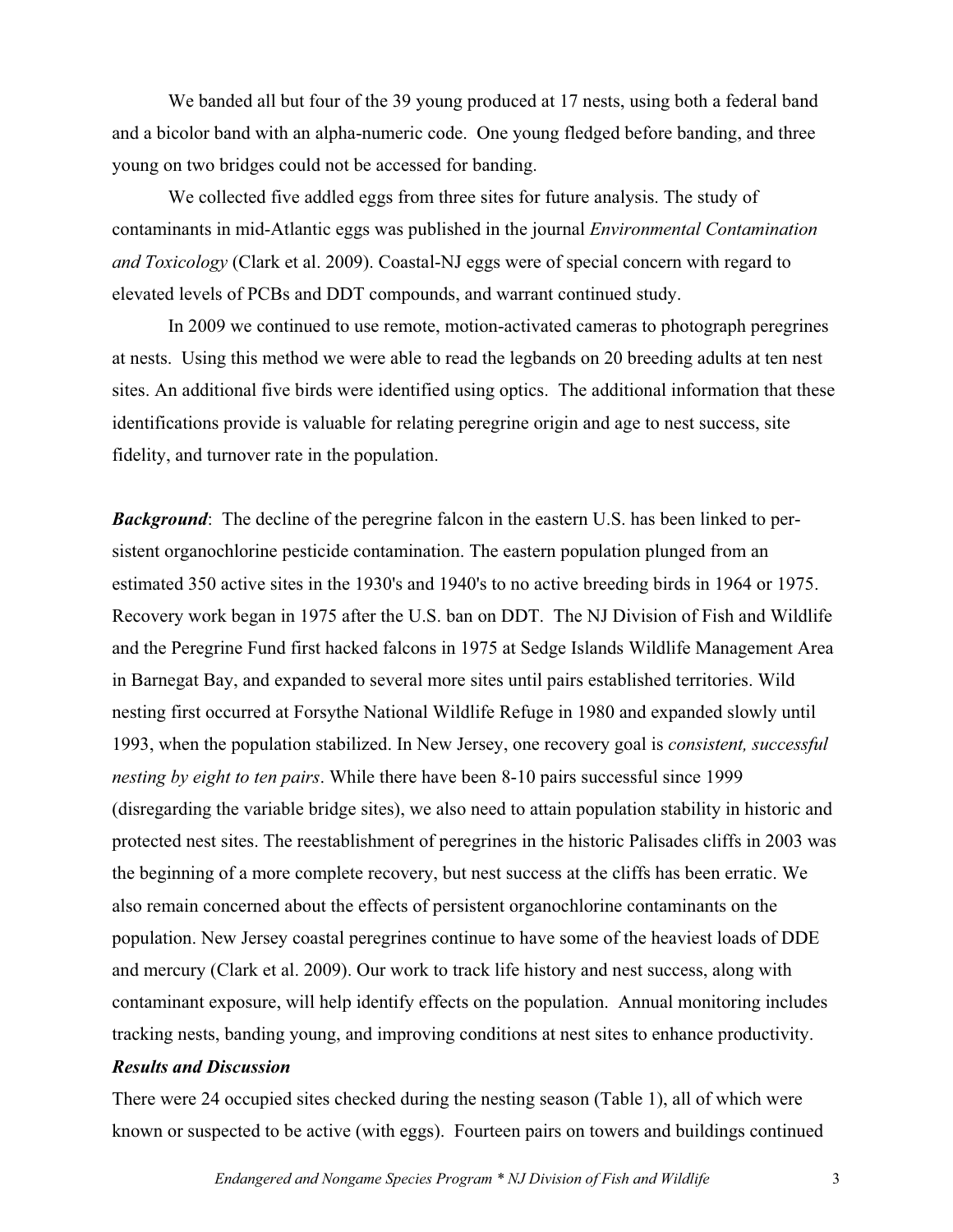to be the core of the nesting population, producing 25 young, for a productivity rate of 1.79 young per active nest. Six pairs on bridges produced approximately 12 young, for a rate of 2.00 young/active nest. Some previously occupied bridges (e.g., Trenton) were not tracked. Four nest territories were occupied at the natural cliff habitat in northeastern NJ, which is a return to 2007 level, but none of the four nesting pairs were known to produce any young this year.

All but four of the 39 young produced were banded with a black-anodized federal band and a black/green bicolor auxiliary band for future identification (Table 2).

The nest atop 101 Hudson Street in Jersey City was rejuvenated this season with a new nest box (angled to avoid direct northeast storms) and a new outside camera view displayed on the webcam. The pair began incubation late, on April 20, but was successful in raising three young. Unfortunately, one falcon died at fledging; another one was picked up uninjured and successfully released at the roof. Volunteer peregrine watchers documented the two fledglings for six weeks after fledging, during which time the young learned to fly and hunt with their parents in the skies above Jersey City. Their observations were documented in Nestbox News online (http://www.njfishandwildlife.com/peregrinecam/jcp-2009nestnews.htm).

For a fourth year, we donated peregrine nestlings to the New River Gorge hack site in West Virginia. A total of five young (two from a building and three from bridges) were delivered to and hacked at the New River Gorge hack site. Information on the hack site can be found at: http://www.nps.gov/neri/naturescience/peregrine.htm. Moving young from the coastal population, where production is well above the minimum needed for population stability, supports the recovery of the peregrine in the entirety of its range in the region, and specifically the southern Appalachian mountains where peregrine nesting is still lacking.

#### *Recoveries*

We re-sighted 20 breeding birds using a remote camera, and eight more using optics, at 16 sites. Of 28 birds re-sighted as nesting adults in NJ, 23 had been observed in 2008. Of the five birds observed for the first time, two were at sites where no birds had been identified before. Thus we can be sure there were three new birds in 13 established pairs, representing a low 11% turnover. Perhaps this makes up for the high 29% turnover rate we saw in 2008. New breeding birds were recent fledges from Stone Harbor, Dividing Creek, and out of state (MD). Three newly-sighted birds (previously undocumented or at new sites) originated from New York, two nesting in northern NJ and one on the lower Delaware River. Our documentation of six years of adult identifications will be more fully explored in the coming year.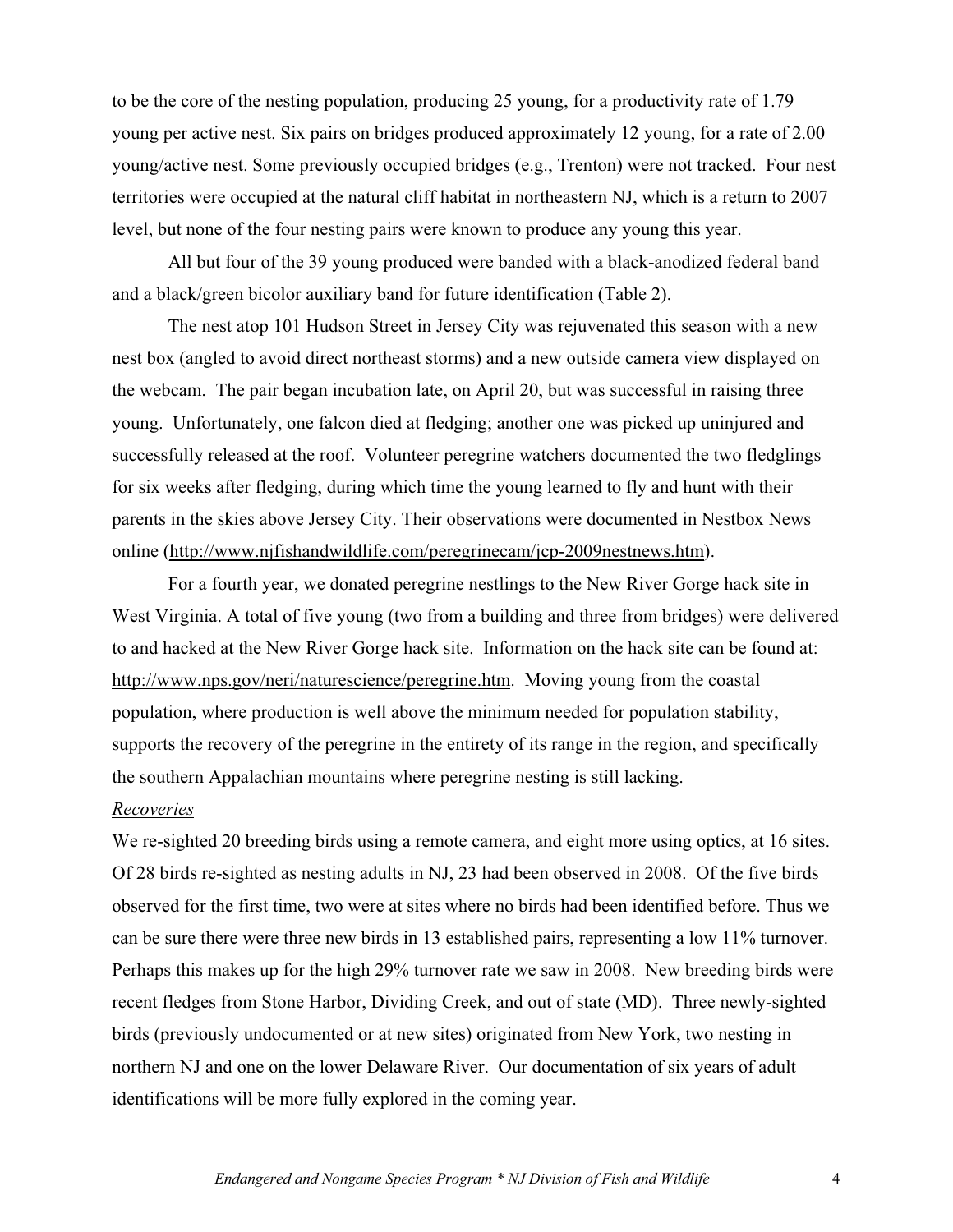An interesting ID was at one of the cliff nests: The female that had nested there for several years was observed early in the season but the nest failed. Observations in late May and June revealed a new female (band number 47/V [b/g]) had paired with the tiercel. The new bird, fledged about 50 miles north at Newburgh, NY in 2007, is likely to be nesting here in 2010.

- - The female with \*P/\*G (black/*red*) band, which fledged from coastal Virginia, continued to nest at the Atlantic City Hilton (since 2002). Strangely enough, a different falcon wearing \*P/\*G, (except in black/*green*) was found dead in Atlantic City on 2/17/09, after having been grounded for possibly weeks. A post-mortem exam suggested the bird had had West Nile Virus. She had originated in New York in 1995, band number 1807-24460. How unusual that birds with the same alpha-numeric bands, from NY and VA, ended up in Atlantic City.
- - A male peregrine (2206-75749) that had been banded in Stone Harbor in 2007 was recaptured at a banding station in October 2007, in Assateague, Maryland. This same bird was found nesting at the Stone Harbor nest in 2009.
- $\bullet$  A female peregrine (1807-37477) that had been banded at Egg Island in 2002 was killed by an airplane collision in Fort Lauderdale, Florida, on 3/2/09. There were no interim resightings, so it is unknown whether she resided in Florida or elsewhere.
- $\bullet$  A male peregrine (2206-24693) was found injured in Swedesboro, Gloucester County, on 11/15/08, and treated at Tri-State Bird Rescue and Research. The bird had extensive injuries and had to be euthanized. He had been banded as a nestling in PA in 2003.
- $\bullet$  A female peregrine (1807-02758) was found dead near Harrah's Casino in Atlantic City on 4/27/09, having hit a window. This bird had been banded in Virginia in 2007.
- $\bullet$  A peregrine (2206-25988) was found in a yard in West Milford, NJ, on 3/27/09, dead of unknown cause. This bird had been banded in New Hampshire in 1995. It may have been wintering or migrating through NJ.
- - A female peregrine (A/01 [b/g]), banded in Margate in 2008, was photographed on 8/4/09 near a beach in West Haven, CT. The bird appeared to be in good condition.

*Conclusions*: While the peregrine population increased slightly in 2009, nest success and productivity were lower than normal. Nest success was slightly low at 61% and 1.50 young/active site of non-bridge sites (towers, buildings and cliffs); nest success was closer to normal at 79% and 1.9 young/active site when the cliffs were excluded. Across all sites (including bridges), 24 sites (17 successful) fledged 39 young, for a rate of 1.6 young/active site. The decline in nest success and productivity was due in part to losses of young hatchlings to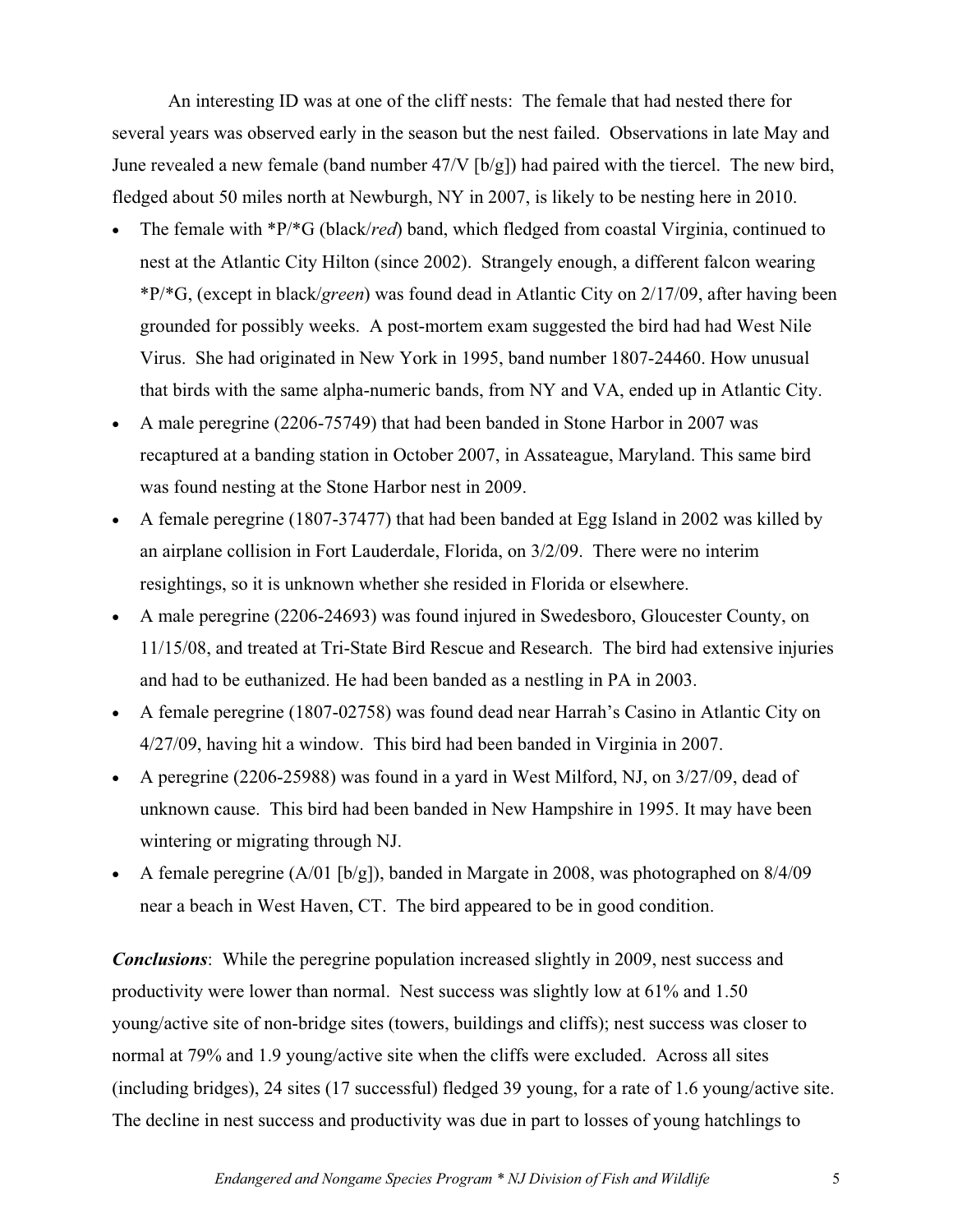parasitic flies at some coastal sites. In addition, the lack of nest success at the four cliff territories was disheartening, and we could not attribute those failures to specific weather events that caused past losses.

We plan to continue the investigation of contaminants in unhatched, salvaged eggs, as well as the close monitoring of nesting pairs to detect problems. New research suggests the high levels of brominated fire-retardant chemicals (polybrominated diphenyl ethers) found in peregrines may affect adult peregrine nesting behavior and nest success, which certainly bears watching in NJ.

Management of nesting pairs and nest sites is essential to maintain peregrines in New Jersey. Bridge-nesting birds are especially vulnerable to nest-site problems, and many other pairs occupy human-constructed sites. With site management and the cooperation of bridge and building staff, these sites can contribute to population viability and stability.

*Our Thanks To*: Volunteers who protect and watch over peregrine falcons in New Jersey, including Pete McLain, McDuffy Barrow, Beth Balbierz, Tim Jankowski, Larry Walton, Steve James, Chuck Wadding, Keith and Jackie Parker, Jay Nugent, Rick Weiman, Hans Toft; Atlantic City Hilton staff (Mel Thompson, Pete Aiuto, Nancy Bowen and others); Forsythe NWR staff and volunteers; Delaware River Port Authority staff; Palisades Interstate Park Commission and the Palisades Interstate Parkway Police; Betty Ann Kelly, Thomas MacDermant and John Salerno at the Union County Court House; the Burlington County Bridge Commission and Jack DiGiovanna, the Port Authority of NY/NJ, Barbara Deen and Mack-Cali engineers. Thanks to caregivers Don and Karen Bonica at Toms River Avian Care, Dr. Stephen Wurst at Barnegat Animal Clinic, The Raptor Trust, and Tri-State Bird Rescue & Research. Thanks to Shawn Padgett of VA for assistance with remote cameras. Special thanks to John Gumbs and Mitzi Kaiura at the cliffs.

*This project was funded by people* who support the NJ Tax Check-Off for Wildlife, purchase Conserve Wildlife license plates, and donate to the Conserve Wildlife Foundation of NJ. Funds were also provided by the U.S. Fish and Wildlife Service's Federal Aid to Endangered Species.

*The Jersey City WebCam* (www.njfishandwildlife.com/peregrinecam) was funded by the Conserve Wildlife Foundation of NJ and Verizon, and maintained by Division staff Paul Tarlowe and Jeff Smith. Special thanks to Barbara Deen and Mack-Cali engineers.

*We remember Linn Pierson* who was dedicated to the restoration of peregrines in New Jersey, and whose donation continues to support this work.

**References:** Clark, K.E., Y. Zhao, and C. Kane. 2009. Organochlorine pesticides, PCBs, dioxins, and metals in postterm peregrine falcon (*Falco peregrinus*) eggs from the Mid-Atlantic states, 1993–1999. Arch. Environ. Contam. Toxicol. 57:174-184.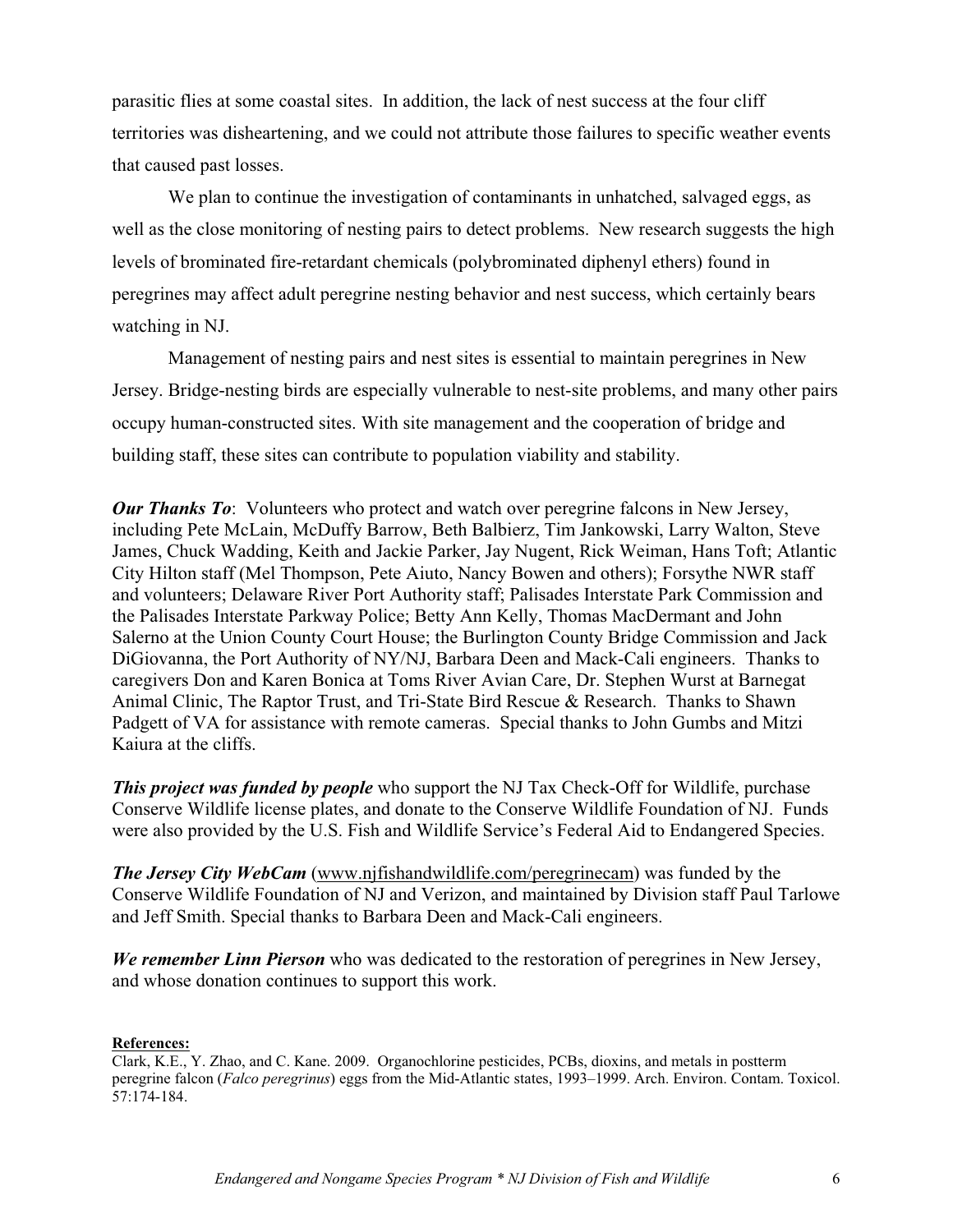| Name                                                    | Occupi                  | Active           | Eggs                     | Yng                      | $\text{Yng}(a)$         | Yng              | Comments                             |
|---------------------------------------------------------|-------------------------|------------------|--------------------------|--------------------------|-------------------------|------------------|--------------------------------------|
|                                                         | ed                      |                  |                          | Hatched                  | BandAge                 | Fledged          |                                      |
| Sedge Island WMA Tower                                  | Y                       | Y                | $\overline{4}$           | >3                       | 1                       | 1                | Parasitic fly problem                |
| Forsythe NWR/Brigantine Tower                           | $\mathbf Y$             | Y                | $\overline{4}$           | >2                       | $\mathbf{1}$            | $\mathbf{1}$     | Parasitic fly problem <sup>1</sup>   |
| Forsythe NWR/Barnegat Tower                             | $\mathbf Y$             | $\mathbf Y$      | 3                        | $\geq$ 1                 | $\mathbf{1}$            | 1                |                                      |
| Marmora WMA / Sea Isle Tower                            | $\overline{\mathrm{Y}}$ | $\mathbf Y$      | $\overline{4}$           | >3                       | $\boldsymbol{0}$        | $\overline{0}$   | Parasitic fly problem <sup>1</sup>   |
| Great Bay WMA/ water tower                              | single                  | ${\bf N}$        |                          |                          |                         |                  |                                      |
| Heislerville WMA Tower                                  | Y                       | $\mathbf Y$      | $\overline{4}$           | $\boldsymbol{0}$         | $\boldsymbol{0}$        | $\boldsymbol{0}$ | Lost eggs sequentially;<br>intruder? |
| Egg Island WMA Tower                                    | Y                       | Y                | $\overline{4}$           | $\overline{4}$           | $\overline{4}$          | $\overline{4}$   | Late nest                            |
| Swan Bay WMA Tower                                      | Y                       | Y                | $\overline{4}$           | $\overline{\mathcal{A}}$ | $\overline{4}$          | $\overline{4}$   |                                      |
| Tuckahoe WMA Tower                                      | Y                       | Y                | 3                        | >1                       | $\mathbf{1}$            | $\mathbf{1}$     |                                      |
| Ocean Gate (AT&T) Tower                                 | $\overline{Y}$          | Y                | $\overline{4}$           | $\mathbf{1}$             | $\mathbf{1}$            | $\mathbf{1}$     | Coll 3 eggs                          |
| Stone Harbor marsh                                      | Y                       | Y                | $\overline{4}$           | >3                       | $\overline{2}$          | $\overline{2}$   |                                      |
| Margate marsh                                           | $\mathbf N$             | $\mathbf N$      |                          |                          |                         |                  |                                      |
| Hilton/The Grand Casino                                 | Y                       | Y                | $\overline{4}$           | 3                        | $\mathfrak{Z}$          | 3                | 2 to WV; coll 1 egg                  |
| 101 Hudson, Jersey City                                 | Y                       | Y                | $\overline{4}$           | 3                        | 3                       | $\overline{2}$   | 1 died at fledging                   |
| Newark -Broad St bldg.                                  | $\mathbf U$             | $\mathbf U$      |                          |                          |                         |                  |                                      |
| Elizabeth-Union Co. Court House                         | $\mathbf Y$             | $\mathbf Y$      | $\overline{4}$           | $\overline{4}$           | $\overline{4}$          | $\overline{4}$   |                                      |
| Sewaren building                                        | Y                       | $\overline{Y}$   | >3                       | $\mathbf{0}$             | $\mathbf{0}$            | $\overline{0}$   | Laid 2 clutches, 1 egg<br>coll.      |
| <b>SUBTOTAL TOWERS &amp;</b>                            | 14                      | 14               |                          |                          | 25                      | 24               |                                      |
| <b>BUILDINGS</b>                                        |                         |                  |                          |                          |                         |                  |                                      |
| Natural Site C-1 (Alpine)                               | Y                       | $\mathbf Y$      | $\gamma$                 | $\overline{?}$           | $\boldsymbol{0}$        | $\mathbf{0}$     |                                      |
| Natural Site C-2 (South)                                | Y                       | Y                | $\gamma$                 | $\gamma$                 | $\boldsymbol{0}$        | $\mathbf{0}$     |                                      |
| Natural Site C-3 (South)                                | $\mathbf N$             | $\mathbf N$      | $\mathbf{0}$             |                          |                         |                  |                                      |
| Natural Site C-4 (North)                                | Y                       | $\mathbf Y$      | $\overline{\mathcal{L}}$ | $\overline{\mathcal{L}}$ | $\boldsymbol{0}$        | $\mathbf{0}$     |                                      |
| Natural Site C-5 (Tenafly)                              | Y                       | Y                | $\overline{?}$           | $\overline{\mathcal{L}}$ | $\boldsymbol{0}$        | $\boldsymbol{0}$ |                                      |
| <b>SUBTOTAL NATURAL SITES</b>                           | $\boldsymbol{4}$        | $\boldsymbol{4}$ |                          |                          | $\pmb{\theta}$          | $\pmb{\theta}$   |                                      |
| G. Washington Br. (Hudson River)                        | Y                       | Y                | $\overline{\phantom{a}}$ | $\, ?$                   | $\sqrt{2}$              | $\mathbf{2}$     | NY side                              |
| Betsy Ross Br. (Delaware River)                         | $\mathbf Y$             | $\mathbf Y$      | $\overline{4}$           | 3                        | $\mathfrak{Z}$          | 3                | 1 to WV                              |
| Walt Whitman Br. (Delaware                              | $\mathbf Y$             | $\overline{Y}$   | $\overline{4}$           | $\overline{2}$           | $\overline{2}$          | $\overline{2}$   | 2 to WV (>fledging)                  |
| River)                                                  |                         |                  |                          |                          |                         |                  |                                      |
| Ben Franklin Br. (Delaware River)                       | Y                       | Y                | $\hat{.}$                | $\geq$ 3                 | $\mathfrak{Z}$          | $\mathfrak{Z}$   | PA                                   |
| NJ-PA Turnpike (Delaware River)                         | Y                       | Y                | 4                        | $\sqrt{4}$               | $\sqrt{4}$              | $\overline{4}$   | PA                                   |
| Tacony-Palmyra (Delaware River)                         | $\overline{Y}$          | $\overline{Y}$   | $\mathfrak{Z}$           | $\,1$                    | $\,1$                   | $\mathbf{1}$     |                                      |
| Burlington-Bristol (Delaware                            | $\overline{Y}$          | $\overline{Y}$   | $\overline{3}$           | $\overline{\mathbf{3}}$  | $\overline{\mathbf{3}}$ | $\overline{2}$   | 1 died at fledging                   |
| River)                                                  |                         |                  |                          |                          |                         |                  |                                      |
| Brigantine Bridge (A.C.)                                | ${\bf N}$               | ${\bf N}$        |                          |                          |                         |                  |                                      |
| Vince Lombardi - NJTP Bridge                            | $\mathbf U$             | U                |                          |                          |                         |                  |                                      |
| Secaucus-Kearny NJTP Bridge                             | U                       | $\mathbf U$      |                          |                          |                         |                  |                                      |
| Newark Bay Br. (NJTP or Conrail)                        | $\mathbf Y$             | $\mathbf Y$      | $\overline{\mathcal{L}}$ | $\geq$ 1                 | $\geq$ 1                | 1                | Conrail bridge                       |
| <b>Trenton RR Bridge</b>                                | ${\bf U}$               | ${\bf U}$        |                          |                          |                         |                  |                                      |
| Route 3 Bridge/Hackensack                               | $\mathbf Y$             | $\mathbf Y$      | $\overline{?}$           | $\geq$ 2                 | $\overline{2}$          | $\overline{2}$   | Discovered '09                       |
| (NJDOT)                                                 |                         |                  |                          |                          |                         |                  |                                      |
| <b>SUBTOTAL BRIDGES</b>                                 | 6(NJ)                   | 6                |                          |                          | $\geq$ 12               | 11               |                                      |
| <b>Totals (NJ only)</b>                                 | 24                      | 24               |                          |                          | >37                     | 35               | (5 yng to WV)                        |
| <sup>1</sup> Identified as Carnidae (Carnus hemapterus) |                         |                  |                          |                          |                         |                  |                                      |

## Table 1. Site-specific results of peregrine falcon nesting in New Jersey, 2009.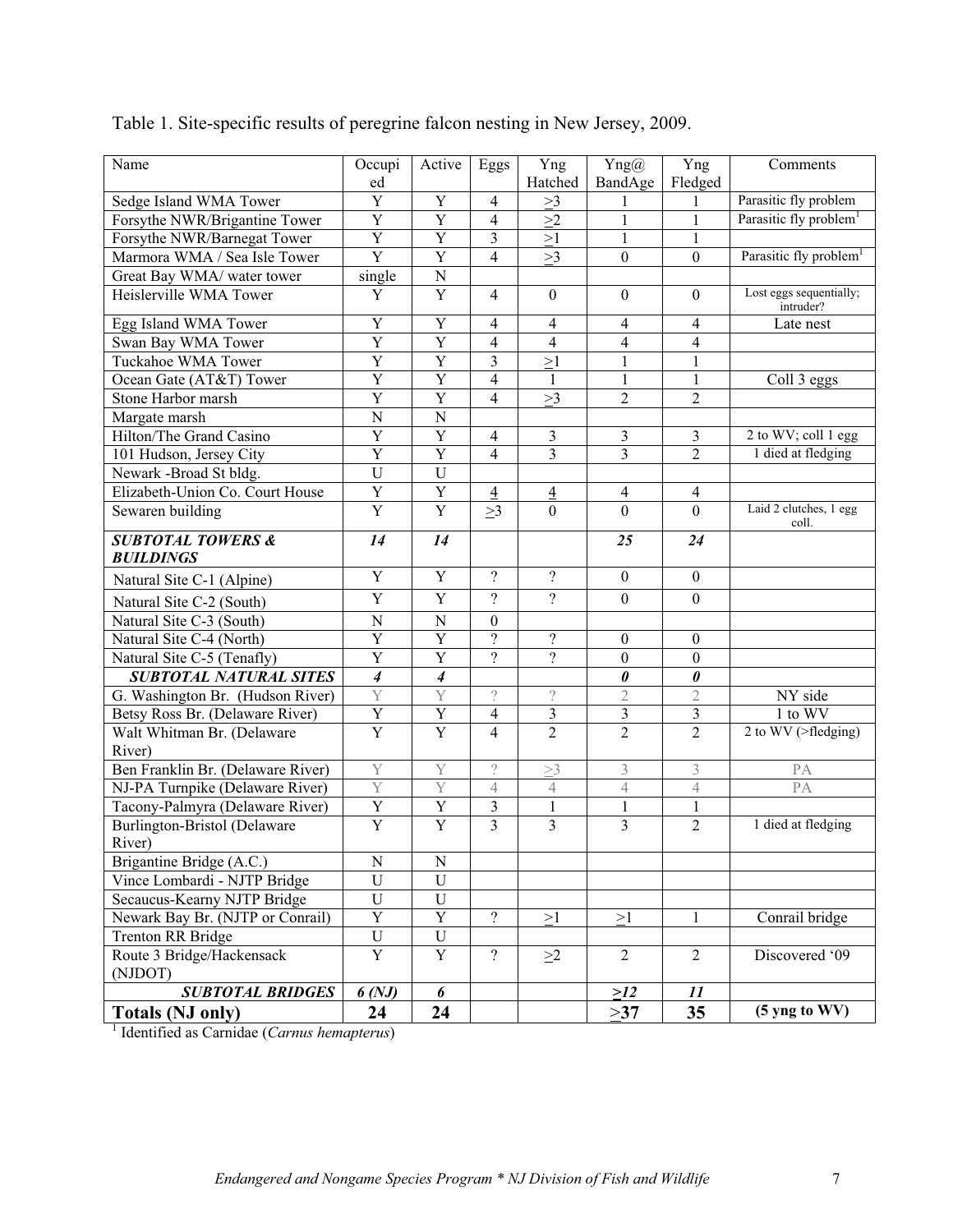| PEREGRINES BANDED IN 2009 IN NEW JERSEY |                 |           |                    |                                 |                           |                                          |
|-----------------------------------------|-----------------|-----------|--------------------|---------------------------------|---------------------------|------------------------------------------|
| Band                                    | Aux Mkr         | Aux color | Date               | Location                        | <b>Sex</b>                | Comments                                 |
| 1687-02817                              | none            |           |                    | 19-Apr-09 Fort Monmouth         | ${\bf F}$                 | Adult rehabbed/released                  |
| 1687-02818                              | none            |           | $4$ -May-09        | Toms River                      | $\boldsymbol{\mathrm{F}}$ | Adult rehabbed/released                  |
| 1687-02819                              | A/02            | b/g       | 23-May-09 Swan Bay |                                 | $\overline{F}$            |                                          |
| 1687-02820                              | A/03            | b/g       |                    | 28-May-09 Union Co. Court House | $\boldsymbol{\mathrm{F}}$ |                                          |
| 1687-02821                              | A/04            | b/g       |                    | 29-May-09 A.C. Hilton           | $\boldsymbol{\mathrm{F}}$ | Removed and hacked in WV                 |
| 1687-02822                              | A/05            | b/g       |                    | 29-May-09 $A.C. Hilton$         | $\overline{F}$            |                                          |
| 1687-02823                              | A/06            | b/g       |                    | 30-May-09 Ocean Gate            | $\boldsymbol{\mathrm{F}}$ |                                          |
| 1687-02824                              | A/07            | b/g       | $4-Jun-09$         | Burlington-Bristol Br.          | $\boldsymbol{\mathrm{F}}$ | Died at fledging 6/16/09                 |
| 1687-02825                              | A/08            | b/g       | $10$ -Jun-09       | Sedge Island                    | $\overline{F}$            |                                          |
| 1687-02826                              | A/09            | b/g       | $10$ -Jun-09       | Sedge Island                    | $\mathbf F$               |                                          |
| 1687-02827                              | A/10            | b/g       | $11-Jun-09$        | Tuckahoe                        | ${\bf F}$                 |                                          |
| 1687-02828                              | A/11            | b/g       | $12$ -Jun-09       | Jersey City                     | $\overline{F}$            |                                          |
| 1687-02829                              | A/12            | b/g       | $12-Jun-09$        | Jersey City                     | $\mathbf F$               | Died at fledging 6/30/09                 |
| 1687-02830                              | A/13            | b/g       | $13$ -Jun-09       | Forsythe-Manahawkin             | $\overline{F}$            |                                          |
| 1687-02831                              | A/14            | b/g       | $27$ -Jun-09       | Stone Harbor                    | $\mathbf F$               |                                          |
| 1687-02832                              | A/15            | b/g       | $29$ -Jun-09       | Egg Island/Dividing Creek       | $\boldsymbol{\mathrm{F}}$ |                                          |
| 1687-02833                              | A/17            | b/g       | 17-Jul-09          | Tacony-Palmyra Bridge           | $\overline{F}$            |                                          |
| 2206-75778                              | X/94            | b/g       | 23-May-09 Swan Bay |                                 | M                         |                                          |
| 2206-75779                              | X/95            | b/g       | 23-May-09 Swan Bay |                                 | M                         |                                          |
| 2206-75780                              | X/97            | b/g       | 23-May-09 Swan Bay |                                 | M                         |                                          |
| 2206-75781                              | $60/W$          | b/g       |                    | 28-May-09 Union Co. Court House | $\mathbf M$               |                                          |
| 2206-75782                              | 61/W            | b/g       |                    | 28-May-09 Union Co. Court House | M                         |                                          |
| 2206-75783                              | 62/W            | b/g       |                    | 28-May-09 Union Co. Court House | $\mathbf M$               |                                          |
| 2206-75784                              | 63/W            | b/g       |                    | 29-May-09 W. Whitman Bridge     | M                         | Removed after grounded &<br>hacked in WV |
| 2206-75785                              | 64/W            | b/g       |                    | 29-May-09 W. Whitman Bridge     | M                         | Removed after grounded &<br>hacked in WV |
| 2206-75786                              | 65/W            | b/g       |                    | 29-May-09 Betsy Ross Bridge     | M                         |                                          |
| 2206-75787                              | $66/\mathrm{W}$ | b/g       |                    | 29-May-09 Betsy Ross Bridge     | M                         | Removed and hacked in WV                 |
| 2206-75788                              | 67/W            | b/g       |                    | 29-May-09 $A.C.$ Hilton         | M                         | Removed and hacked in WV                 |
| 2206-75789                              | 68/W            | b/g       | $4-Jun-09$         | Burlington-Bristol Br.          | M                         |                                          |
| 2206-75790                              | 69/W            | b/g       | 4-Jun-09           | Burlington-Bristol Br.          | $\mathbf M$               |                                          |
| 2206-75791                              | $70/W$          | b/g       | $9-Jun-09$         | Forsythe-Brigantine             | M                         |                                          |
| 2206-75792                              | 71/W            | b/g       | $10$ -Jun-09       | Sedge Island                    | M                         |                                          |
| 2206-75793                              | 72/W            | b/g       | 12-Jun-09          | Jersey City                     | M                         |                                          |
| 2206-75794                              | 73/W            | b/g       | 27-Jun-09          | Stone Harbor                    | M                         |                                          |
| 2206-75795                              | 74/W            | b/g       | 29-Jun-09          | Egg Island/Dividing Creek       | M                         |                                          |
| 2206-75796                              | 75/W            | b/g       | 29-Jun-09          | Egg Island/Dividing Creek       | $\mathbf M$               |                                          |
| 2206-75797                              | $76/W$          | b/g       | 29-Jun-09          | Egg Island/Dividing Creek       | $\mathbf M$               |                                          |

Table 2. Band numbers of peregrine falcons banded at New Jersey nest sites in 2009.